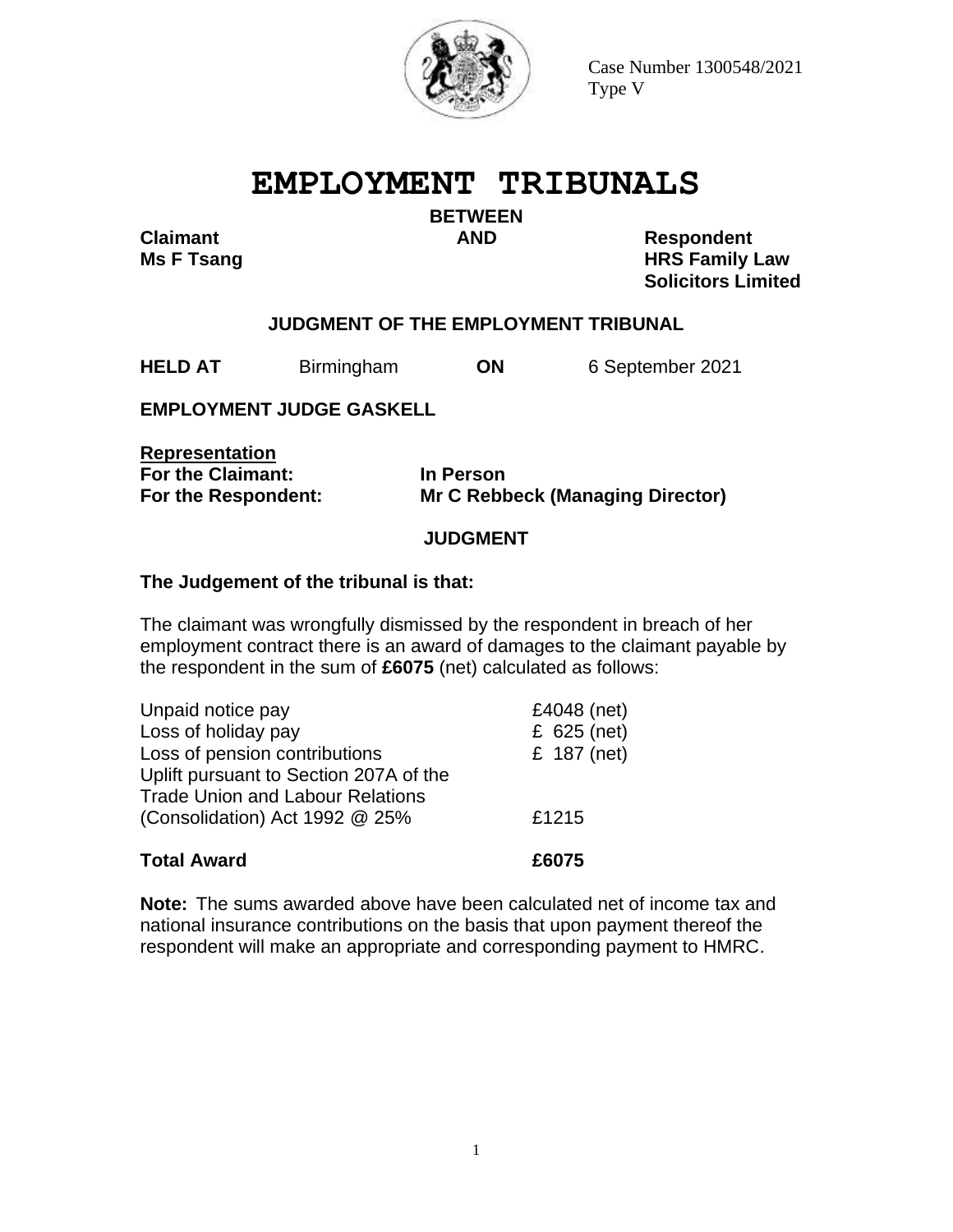## **REASONS**

*The reasons for the judgement set out above were given orally at the conclusion of the hearing these written reasons are provided pursuant to a request from the claimant made at the time.*

### **Introduction**

1 The claimant in this case is Ms Fiona Tsang, a solicitor with 11 years postqualification experience. The respondent is a firm of family law specialists with nine offices across the West Midlands. The managing director is Mr Clive Rebbeck who appeared before me in that capacity rather than as a professional advocate. The claimant commenced employment with the respondent as a solicitor on 23 March 2020 and was dismissed from that employment on 12 October 2020. She was dismissed summarily without notice: respondent's case is that the claimant was dismissed for gross misconduct and that accordingly she was not entitled to be paid notice.

2 On 15 February 2021, the claimant presented her ET1 in which she claims two month's salary in lieu of notice together with the additional holiday entitlement which would have accrued during her notice period; employers pension contributions which would have been paid during the notice period; this holiday pay which she claims was accrued before her dismissal; bonus which she says would have been paid during her notice period; and unpaid pension contributions which she says were unpaid prior to her dismissal.

3 The respondent's case is that holiday and pension up to the date of dismissal were fully paid. The respondent accepts that if the circumstances of the claimant's dismissal was such that she was entitled notice and she would be entitled to her salary for the notice period together with holiday pay and pension contributions subject to her obligation to mitigate her losses. So far as the bonus is concerned, the respondent's case is that the payment of bonus is entirely discretionary and that it would not have been paid to an employee who was working her notice. The respondent says likewise with regard to 5 days of potential accrued holiday pay.

# **The Evidence**

4 I heard evidence from two witnesses: the claimant giving evidence on her own account; and Mr Rebbeck on behalf of the respondent. I found both witnesses to be truthful witnesses and indeed there is no real dispute as to the facts of the case. There was however an unpleasant exchange where Mr Rebbeck believed that he was being accused of lying - and he in turn then accused the claimant of lying. My judgement is that this really was an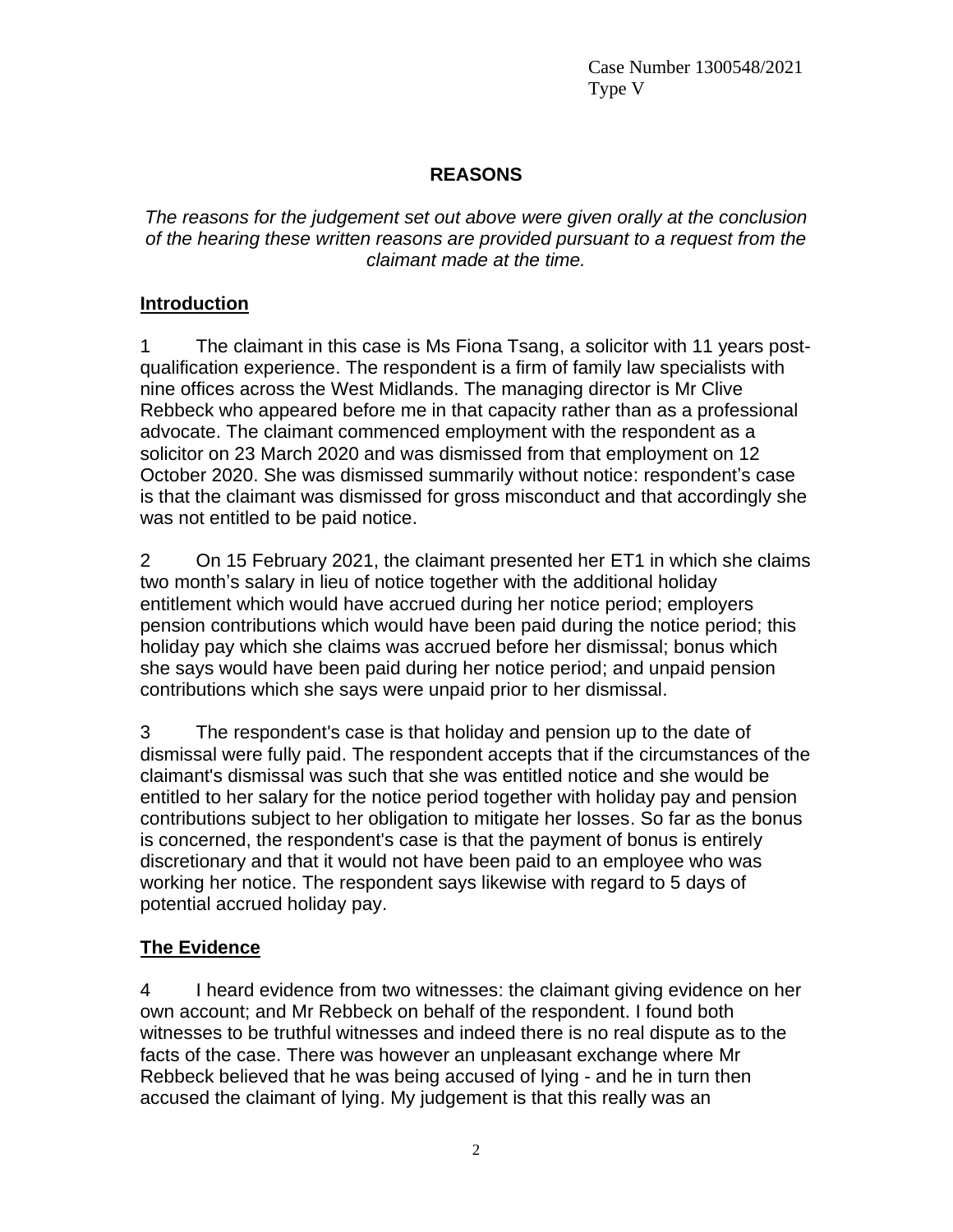overstatement on both counts on an issue which had no great relevance to what I have to decide. The respondent had included in the bundle a composite document of emails passing between the claimant and Mr Rebbeck on 12 October 2020: the respondent's case is that the text of the emails have been faithfully reproduced by copying and pasting from the original documents; the claimant does not accept this to be the case and asked the respondent to produce the original emails, but this did not happen. Mr Rebbeck interpreted the claimant's questions as an accusation to him of forging emails and he responded as I say by accusing the claimant of lies. It seems to me that the most we can say is that the claimant has a different recollection of the content of those emails than those which appear in the bundle; and frankly, Mr Rebbeck has given no coherent explanation for why he chooses to make a composite document rather than simply include the original emails. But, the reason I say that this is an overstatement on both sides is that there is no dispute as to the thrust, intent and content of the emails taken as a whole.

### **The Law**

5 So far as the law is concerned, this is a claim for wrongful dismissal - a breach of contract case pure and simple. Notice of dismissal was not given as provided for in the claimant's contract of employment. Neither was she paid any salary in lieu of the notice period. If by her conduct the claimant had acted in fundamental breach of the contract and in dismissing the claimant the respondent had effectively accepted the breach, the claimant would have no right to a notice period or any payment in lieu thereof. The respondent case is that this exactly what happened here.

6 Where a wrongful dismissal case differs very significantly from an unfair dismissal case is that an unfair dismissal case is judged on the facts as the respondent genuinely and reasonably perceived them to be. In a wrongful dismissal claim, it is for the tribunal objectively judge whether claimant was in fact in repudiatory breach of contract. The breach does not necessarily have to be the reason for the dismissal. During the hearing I referred the parties to many of the well-known cases decided in the higher courts relating to wrongful dismissal.

7 I also considered a case with which I was unfamiliar to which Mr Rebbeck referred me: *Adesokam -v- Sainsbury's Supermarkets Limited* **[2017] EWCA Civ 22 (CA)**. The point made in that case appears to have been that and the claimant had been dismissed for gross misconduct because of a failure to implement a policy; but it appeared to be accepted that he had failed because of neglect rather than deliberate omission on his part. The case that he took to the Court of Appeal was whether it could properly be described as serious misconduct if somebody omitted to do something by neglect rather than deliberately. The Court of Appeal held that that could be serious misconduct and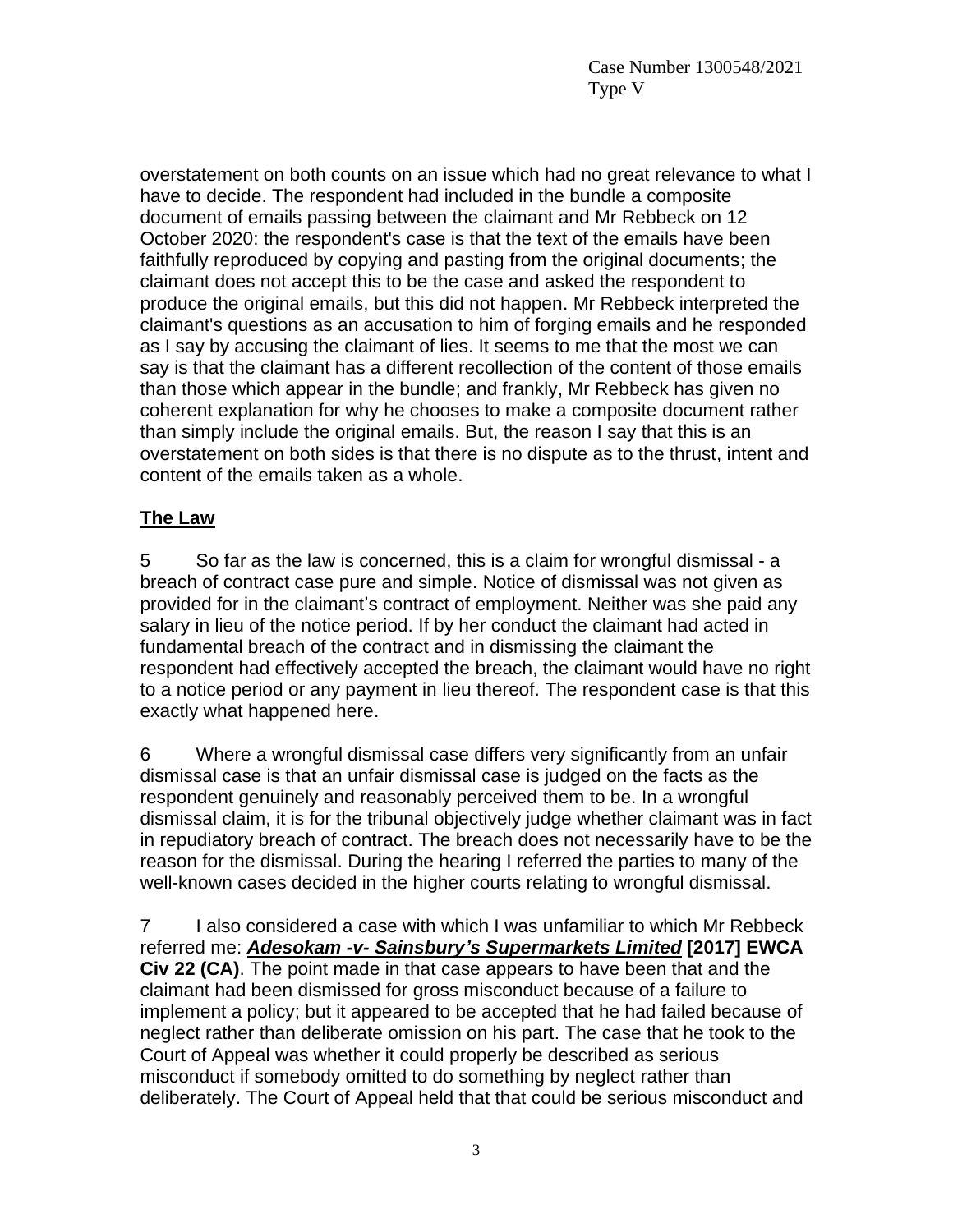did not interfere with the trial judge's finding that it was a lawful summary dismissal.

# **The Facts**

8 The facts of this case are fairly straightforward. The claimant commenced employment in March 2020 at the respondent's Dudley office. She had deliberately restricted her application for employment to the Dudley office for her own personal reasons There is no nothing to indicate that the respondent would be aware of those reasons. It is clear from the documentation that the respondent had the contractual right to require the claimant to work out of a different office - and that it need not give notice or any particular amount of notice of such a change.

9 On 9 October 2020, the claimant received a telephone call at around 12 noon from Mr Rebbeck advising her that she was to move to the Walsall office with effect from Monday 12 October 2020 (the next working day). There was a second telephone conversation at around 5pm in which the claimant made clear that, for a variety of reasons, she was uncomfortable with having to move office. She mentioned her school run: whilst it may be the case that her home address is nearer to Walsall or at least no further away than Dudley; her case is that the journey from her child's school to Walsall was much more problematic than the journey from school to Dudley.

10 At 5:45pm on 9 October 2020, Mr Rebbeck emailed the claimant telling her that she was required to attend Walsall on the Monday morning. I accept the claimant's evidence that she didn't see that email until Monday morning. But she well knew that Mr Rebbeck was expecting or requiring her to attend Walsall.

11 The claimant did not go to the Walsall office on the Monday morning. She went to the Dudley office where she continued with her existing workload. There was clearly work for her to do at Dudley, and she got on with it. Indeed, the claimant dealt with urgent telephone hearing first thing on the Monday morning. During the course of the morning, Mr Rebbeck sent messages for the claimant to telephone him. The claimant did not telephone Mr Rebbeck, but she did explain by email that she had been very upset by the telephone conversation at 5pm on the Friday and for that reason she hoped that they could continue the dialogue by email rather than by telephone conversation.

12 For the first time the claimant raised what for her might have been a more important reason why sending her to Walsall might not be appropriate. She felt that she lacked the experience to effectively supervise the Walsall office - which is what she was being asked to do. Whilst clearly, the directors of business have the right to run the business as they see fit; the claimant, as a qualified solicitor,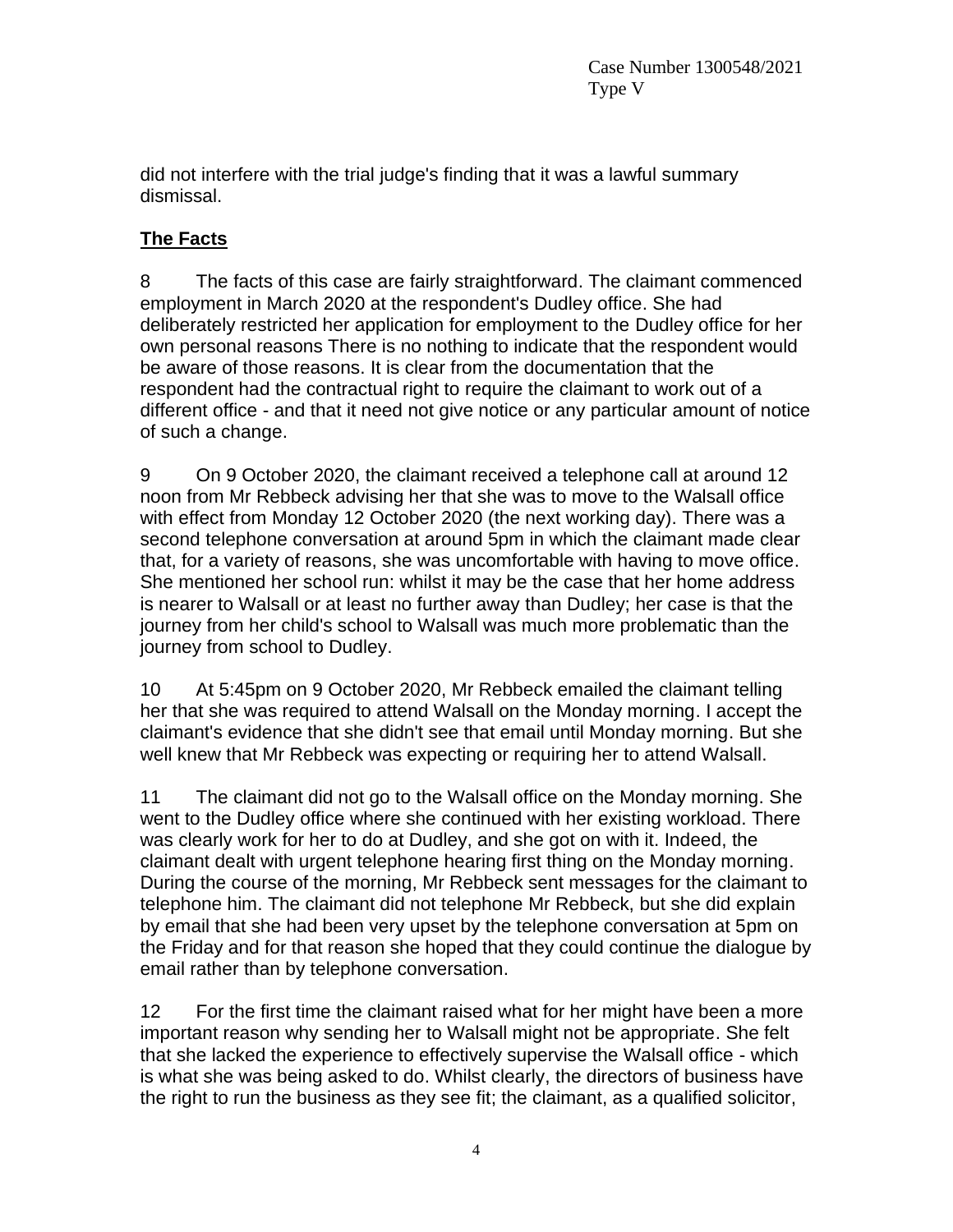has a professional obligation to ensure that she is properly experienced to undertake work allocated to her. When the claimant stated that she didn't feel she was the right person Walsall; and when she stated that she didn't wish to continue the discussion by telephone - but was willing to continue it by email, the response was for the respondent's practice manager to go to the Dudley office and dismiss the claimant. The claimant's evidence is that she was told that she was dismissed because Mr Rebbeck did not like her emails. The first mention of dismissal for gross misconduct came several days later when the claimant attempted to agree what her final salary payment would be. It matters not what the respondent said at the time; and it doesn't matter what the actual reason for the dismissal was. The issue in this case is whether I am satisfied that by her conduct prior to dismissal the claimant had acted in fundamental breach of employment contract.

# **The Claimant's Case**

13 The claimant accepts that the respondent had the contractual right to move her to Walsall. Her case is that she asked for more time to consider the position and her case is that it was not serious misconduct for her simply to fail to move immediately without further discussion or without proper warning and indeed without a disciplinary meeting.

## **The Respondent's Case**

14 The respondent's case is that the claimant had failed to accept a lawful instruction from the managing director; and that if employees chose not to accept such instructions it would be impossible for him and his co-directors to run the practice efficiently and within SRA guidelines. Accordingly, the claimant's conduct amounted to a fundamental breach of the employment contract and she could properly be summarily dismissed.

## **Discussion & Conclusions**

15 My conclusions are that is a clear contractual right on the respondent to require an employee to move to another office. However, in my judgement, it must be implied that the respondent would act after proper consultation and proper consideration of an employee's concerns before enforcing that contract. With regard to the refusal to speak to Mr Rebbeck, this was not an outright refusal to speak because it was accompanied by an explanation from the claimant that she had been upset by the telephone conversation at 5pm on Friday. She was willing to continue the engagement but by email.

16 In my judgement, it must be implied into the contract that, faced with the claimant's concerns, the respondent would hold a meeting at which the claimant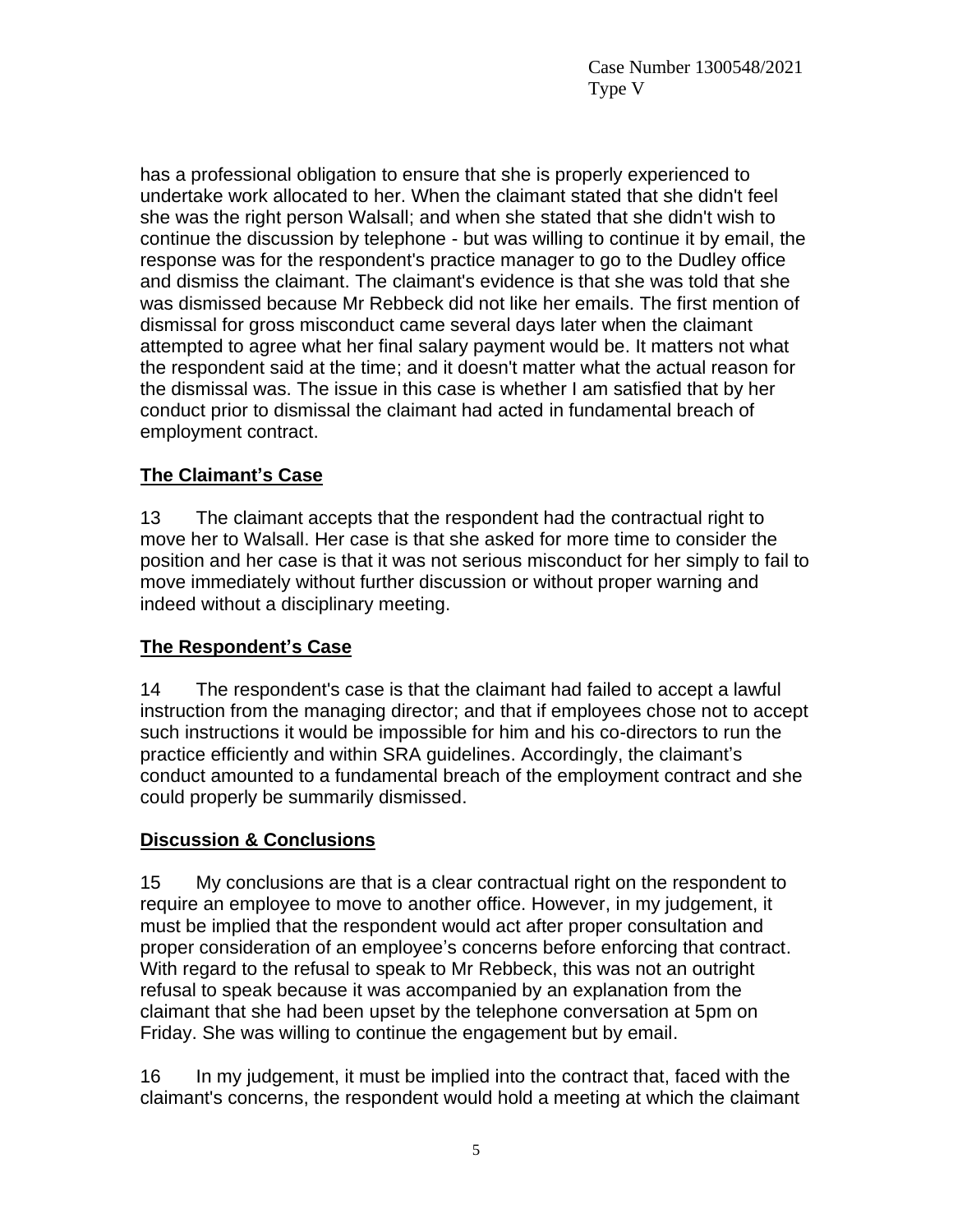could have been supported by a colleague or trade union representative; at which Mr Rebbeck might be accompanied by someone in whom the claimant had confidence; so that the claimant's concerns could be properly considered. And the claimant could better understand what was being asked of her and why.

17 No such meeting was offered; no such meeting took place. The claimant was simply dismissed. The question I have to answer is whether the claimant was acting in fundamental breach of the employment contract? Was she demonstrating no intention to be bound by the employment contract in the future? In my judgement, the claimant's actions clearly did not amount to a fundamental breach or such an intention. Indeed, that morning she had attended Dudley office and got on with her work. The claimant had explained her concerns; she offered to continue the engagement with Mr Rebbeck by email.

18 The overwhelming requirement is for Mr Rebbeck to go to Dudley office; either him or somebody with his authority; and meet the claimant in a calm environment and discuss the issues. If that had been done, and a considered decision then taken that the claimant was nevertheless required at Walsall, then refusal might properly have amounted to an indication of a refusal to be bound by the contract. But that, in my judgement, was not the case as of Monday 12 October 2020. Accordingly, if the respondent decided to dismiss the claimant on that day, it needed to dismiss her with her full contractual notice.

19 The respondent has raised the issue of mitigation of loss: asking the claimant what efforts she made to obtain work after the dismissal? The claimant's evidence was rather vague: she said that she had applied to a number of firms without success. I remind myself that if a respondent is alleging a failure to mitigate, the burden of proof is on the respondent to establish that. The respondent has not produced any evidence of available vacancies which the claimant neglected to apply for, and ,in my judgement, if we were considering mitigation through to today's date it would be a different story; but it would not necessarily be reasonable to expect the claimant to be back in employment employment suitable to her qualifications and experience, within the two-month period under consideration. I make no finding to the effect that the claimant has not mitigated her loss.

20 The claimant is entitled to two months net salary and two months holiday pay accruing and two months pension contributions. However, I accept that the discretionary bonus would not have been paid to an employee who was working her notice - particularly one who was dismissed for misconduct. Therefore, I reject the claim for bonus. The information with regard to holiday pay outstanding up to the date of dismissal is extremely vague: the burden of proof is on the claimant; I can make no satisfactory finding for and make no award in that respect.